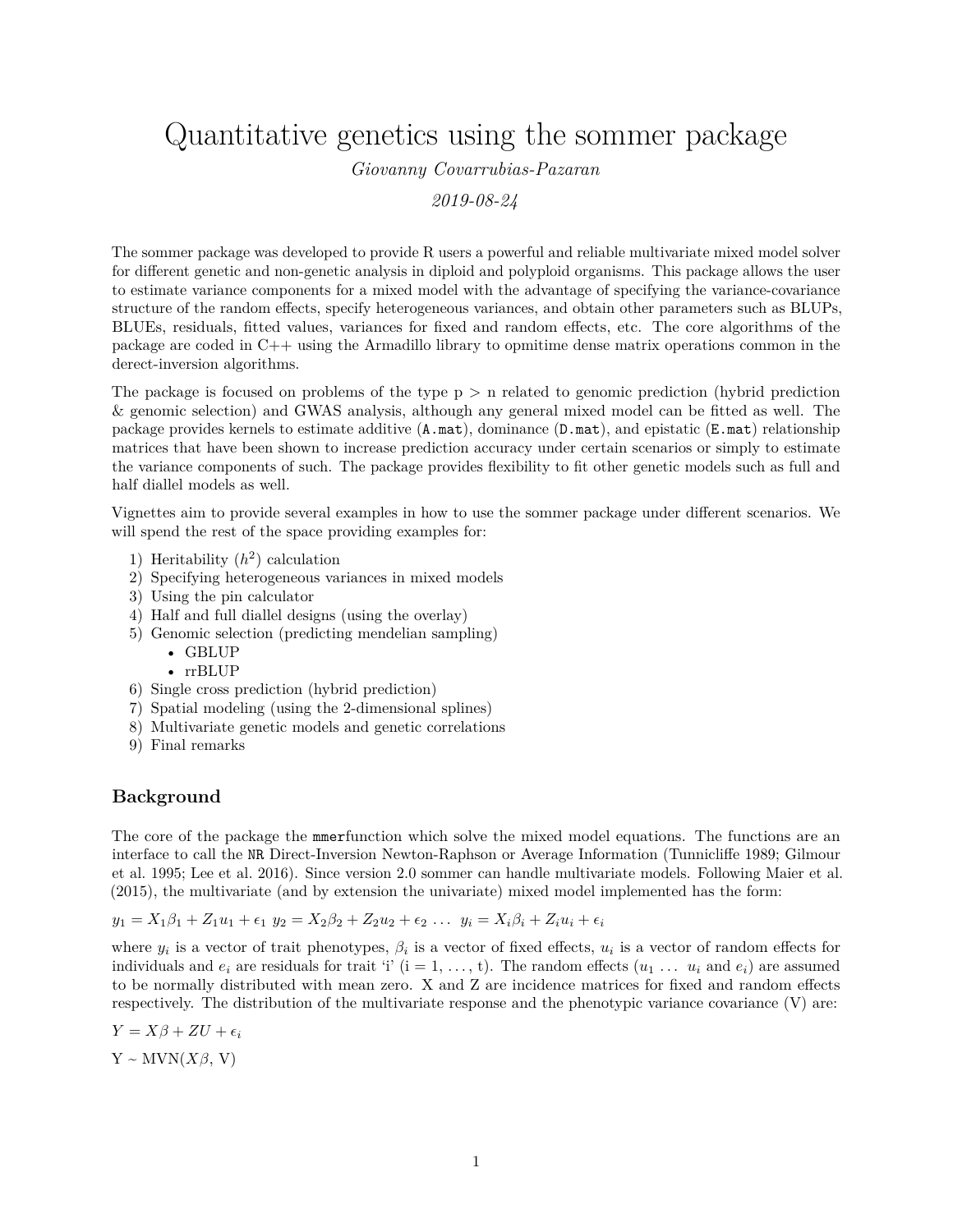$$
\mathbf{Y} = \begin{bmatrix} y_1 \\ y_2 \\ \dots \\ y_t \end{bmatrix}
$$

$$
\mathbf{X} = \begin{bmatrix} X_1 & \dots & \dots \\ \vdots & \ddots & \vdots \\ \dots & \dots & X_t \end{bmatrix}
$$

$$
\mathbf{V} = \begin{bmatrix} Z_1 K \sigma_{g_1}^2 Z_1' + H \sigma_{\epsilon_1}^2 & \dots & Z_1 K \sigma_{g_{1,t}} Z_t' + H \sigma_{\epsilon_{1,t}} \\ \vdots & \ddots & \vdots \\ Z_1 K \sigma_{g_{1,t}} Z_t' + H \sigma_{\epsilon_{1,t}} & \dots & Z_t K \sigma_{g_t}^2 Z_t' + H \sigma_{\epsilon_t}^2 \end{bmatrix}
$$

where K is the relationship or covariance matrix for the kth random effect  $(u=1,\ldots,k)$ , and  $R=I$  is an identity matrix for the residual term. The terms  $\sigma_{g_i}^2$  and  $\sigma_{\epsilon_i}^2$  denote the genetic (or any of the kth random terms) and residual variance of trait 'i', respectively and  $\sigma_{g_{ij}}$  and  $\sigma_{\epsilon_{ij}}$  the genetic (or any of the kth random terms) and residual covariance between traits 'i' and 'j'  $(i=1,\ldots,t,$  and  $j=1,\ldots,t)$ . The algorithm implemented optimizes the log likelihood:

$$
log L = 1/2 * ln(|V|) + ln(X'|V|X) + Y'PY
$$

where || is the determinant of a matrix. And the REML estimates are updated using a Newton optimization algorithm of the form:

$$
\theta^{k+1} = \theta^k + (H^k)^{-1} * \tfrac{dL}{d\sigma_i^2}|\theta^k
$$

Where,  $\theta$  is the vector of variance components for random effects and covariance components among traits,  $H^{-1}$  is the inverse of the Hessian matrix of second derivatives for the kth cycle,  $\frac{dL}{d\sigma_i^2}$  is the vector of first derivatives of the likelihood with respect to the variance-covariance components. The Eigen decomposition of the relationship matrix proposed by Lee and Van Der Werf (2016) was included in the Newton-Raphson algorithm to improve time efficiency. Additionally, the popular pin function to estimate standard errors for linear combinations of variance components (i.e. heritabilities and genetic correlations) was added to the package as well.

Please refer to the canonical papers listed in the Literature section to check how the algorithms work. We have tested widely the methods to make sure they provide the same solution when the likelihood behaves well but for complex problems they might lead to slightly different answers. If you have any concern please contact me at cova ruber@live.com.mx.

In the following section we will go in detail over several examples on how to use mixed models in univariate and multivariate case and their use in quantitative genetics.

#### **1) Marker and non-marker based heritability calculation**

The heritability is one of the most popular parameters among the breeding and genetics community because of the insight that provides in the inheritance of the trait. The heritability is usually estimated as narrow sense ( $h^2$ ; only additive variance in the numerator  $\sigma_A^2$ ), and broad sense ( $H^2$ ; all genetic variance in the numerator  $\sigma_G^2$ ).

In a classical breeding experiment with no molecular markers, special designs are performed to estimate and disect the additive  $(\sigma_A^2)$  and non-additive (i.e. dominance  $\sigma_D^2$ ) variance along with environmental variability. Designs such as generation analysis, North Carolina designs are used to disect  $\sigma_A^2$  and  $\sigma_D^2$  to estimate the narrow sense heritability  $(h^2)$ . When no special design is available we can still disect the genetic variance  $(\sigma_G^2)$  and estimate the broad sense heritability. In this first example we will show the broad sense estimation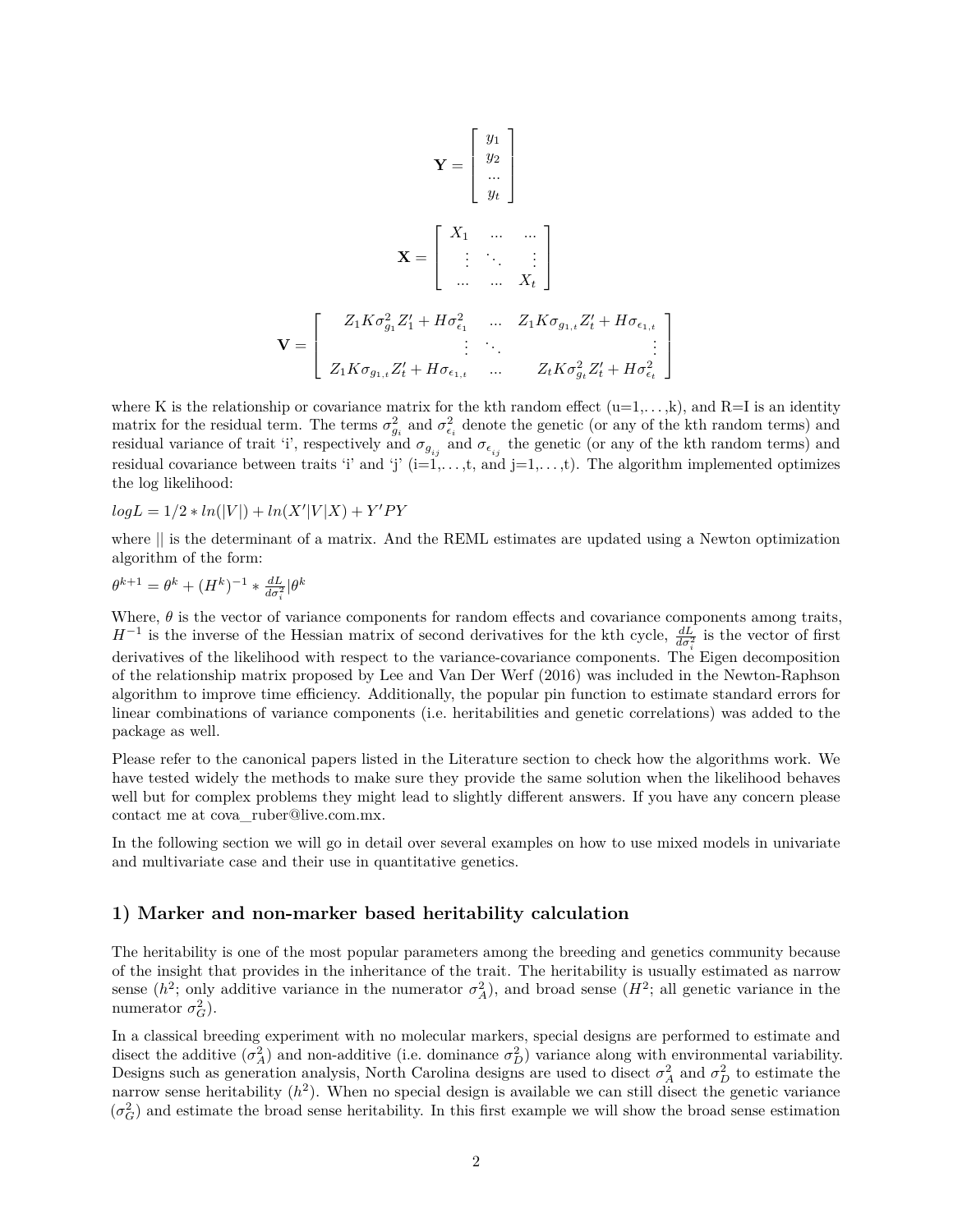which doesn't use covariance structures for the genotipic effect (i.e. genomic or additive relationship matrices). For big models with no covariance structures, sommer's direct inversion is a bad idea to use but we will show anyways how to do it, but keep in mind that for very sparse models we recommend using the lmer function from the lme4 package or any other package using MME-based algorithms (i.e. asreml-R).

The following dataset has 41 potato lines evaluated in 5 locations across 3 years in an RCBD design. We show how to fit the model and extract the variance components to calculate the  $h^2$ .

```
library(sommer)
data(DT_example)
DT <- DT_example
A <- A_example
ans1 <- mmer(Yield~1,
          random= ~ Name + Env + Env:Name + Env:Block,
          rcov= ~ units,
          data=DT)
## iteration LogLik wall cpu(sec) restrained
## 1 -40.765 7:58:31 0 0
## 2 -30.2657 7:58:31 0 0
## 3 -25.8227 7:58:31 0 1
## 4 -24.7277 7:58:31 0 1
## 5 -24.7203 7:58:31 0 1
## 6 -24.7202 7:58:31 0 1
summary(ans1)$varcomp
## VarComp VarCompSE Zratio Constraint
## Name.Yield-Yield 3.718279 1.6959834 2.1924029 Positive
## Env.Yield-Yield 12.008450 12.2771178 0.9781164 Positive
## Env:Name.Yield-Yield 5.152643 1.4923912 3.4526091 Positive
## Env:Block.Yield-Yield 0.000000 0.1156675 0.0000000 Positive
## units.Yield-Yield 4.366189 0.6573086 6.6425245 Positive
(n.env <- length(levels(DT$Env)))
## [1] 3
pin(ans1, h2 ~ V1 / ( V1 + (V3/n.env) + (V5/(2*n.env)) ) )
## Estimate SE
## h2 0.6032715 0.1344582
```
Recently with markers becoming cheaper, thousand of markers can be run in the breeding materials. When markers are available, an special design is not neccesary to disect the additive genetic variance. The availability of the additive, dominance and epistatic relationship matrices allow us to estimate  $\sigma_A^2$ ,  $\sigma_D^2$  and  $\sigma_I^2$ , although given that A, D and E are not orthogonal the interpretation of models that fit more than A and D become cumbersome.

Assume you have a population (even unreplicated) in the field but in addition we have genetic markers. Now we can fit the model and estimate the genomic heritability that explains a portion of the additive genetic variance (with high marker density  $\sigma_A^2 = \sigma_g^2$ )

```
data(DT_cpdata)
DT <- DT_cpdata
GT <- GT_cpdata
MP <- MP_cpdata
DT$idd <-DT$id; DT$ide <-DT$id
```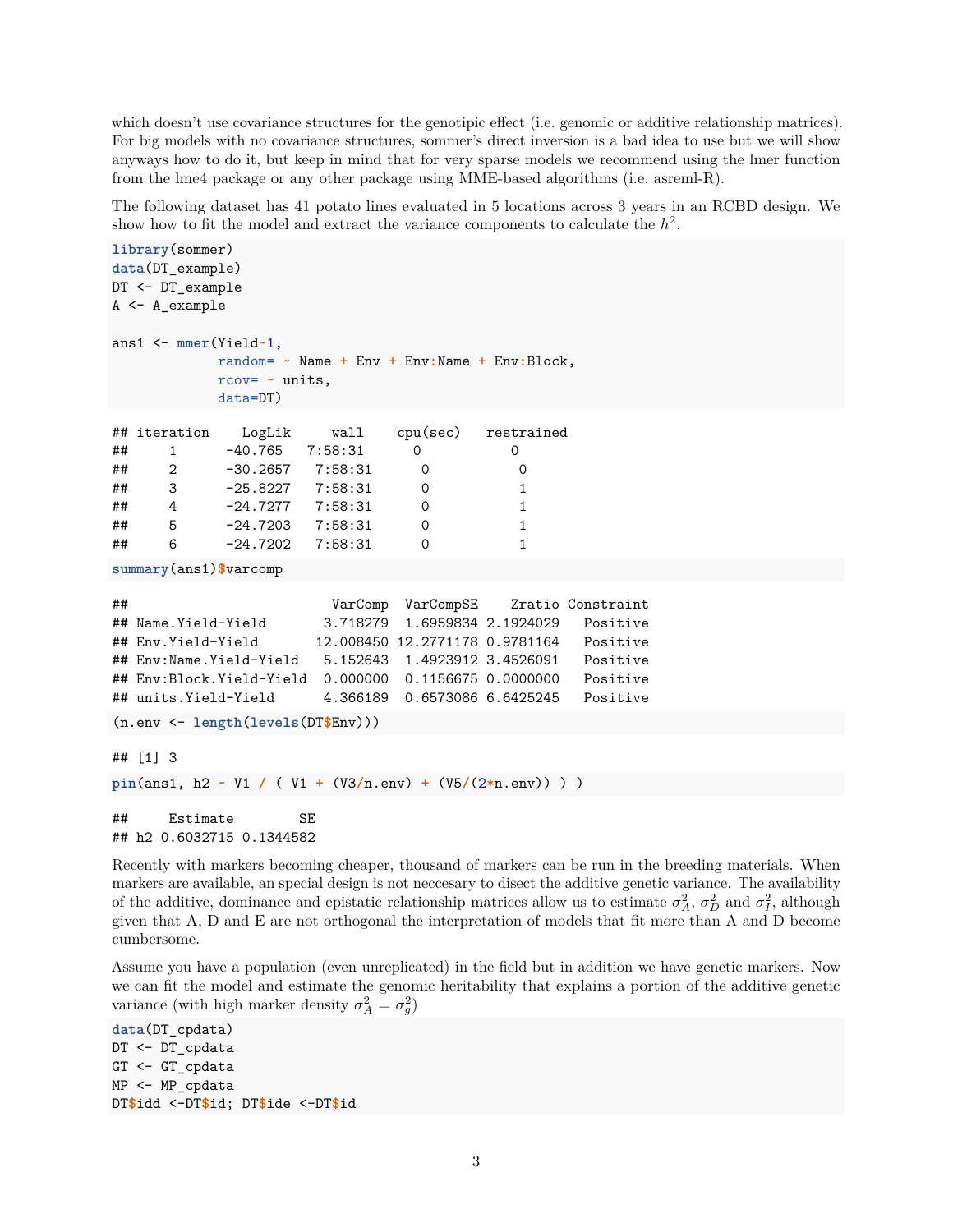```
### look at the data
A <- A.mat(GT) # additive relationship matrix
D <- D.mat(GT) # dominance relationship matrix
E <- E.mat(GT) # epistatic relationship matrix
ans.ADE <- mmer(color~1,
                 random=~vs(id,Gu=A) + vs(idd,Gu=D),
                 rcov=~units,
                 data=DT)
```

|    | ## iteration   |                      | LogLik wall |   | cpu(sec) restrained |
|----|----------------|----------------------|-------------|---|---------------------|
| ## |                | $-123$ $7:58:34$     |             |   |                     |
| ## | $\overline{2}$ | $-107.864$ $7:58:35$ |             |   |                     |
| ## | 3 <sup>1</sup> | $-103.867$ $7:58:35$ |             |   |                     |
| ## | 4              | $-103.315$ $7:58:35$ |             |   | O                   |
| ## | 5              | $-103.294$ 7:58:36   |             | 2 | $\Omega$            |
| ## | 6              | $-103.293$ $7:58:36$ |             | 2 |                     |

(**summary**(ans.ADE)**\$**varcomp)

## VarComp VarCompSE Zratio Constraint ## u:id.color-color 0.003662202 0.0012194130 3.003250 Positive ## u:idd.color-color 0.001820079 0.0007406216 2.457502 Positive ## units.color-color 0.002106929 0.0002864724 7.354736 Positive

```
pin(ans.ADE, h2 ~ (V1) / ( V1+V3) )
```
## Estimate SE ## h2 0.6347926 0.08840488 **pin**(ans.ADE, h2 **~** (V1**+**V2) **/** ( V1**+**V2**+**V3) )

## Estimate SE ## h2 0.7223783 0.05563774

In the previous example we showed how to estimate the additive  $(\sigma_A^2)$ , dominance  $(\sigma_D^2)$ , and epistatic  $(\sigma_I^2)$ variance components based on markers and estimate broad  $(H^2)$  and narrow sense heritability  $(h^2)$ . Notice that we used the vs() function which indicates that the random effect inside the parenthesis (i.e. id, idd or ide) has a covariance matrix (A, D, or E), that will be specified in the Gu argument of the vs() function. Please DO NOT provide the inverse but the original covariance matrix.

### **2) Specifying heterogeneous variances in univariate models**

Very often in multi-environment trials, the assumption that genetic variance is the same across locations may be too naive. Because of that, specifying a general genetic component and a location specific genetic variance is the way to go.

We estimate variance components for *GCA*<sup>2</sup> and *SCA* specifying the variance structure.

```
data(DT_cornhybrids)
DT <- DT_cornhybrids
DTi <- DTi_cornhybrids
GT <- GT_cornhybrids
### fit the model
modFD <- mmer(Yield~1,
               random=~ vs(at(Location,c("3","4")),GCA2),
               rcov= ~ vs(ds(Location),units),
               data=DT)
```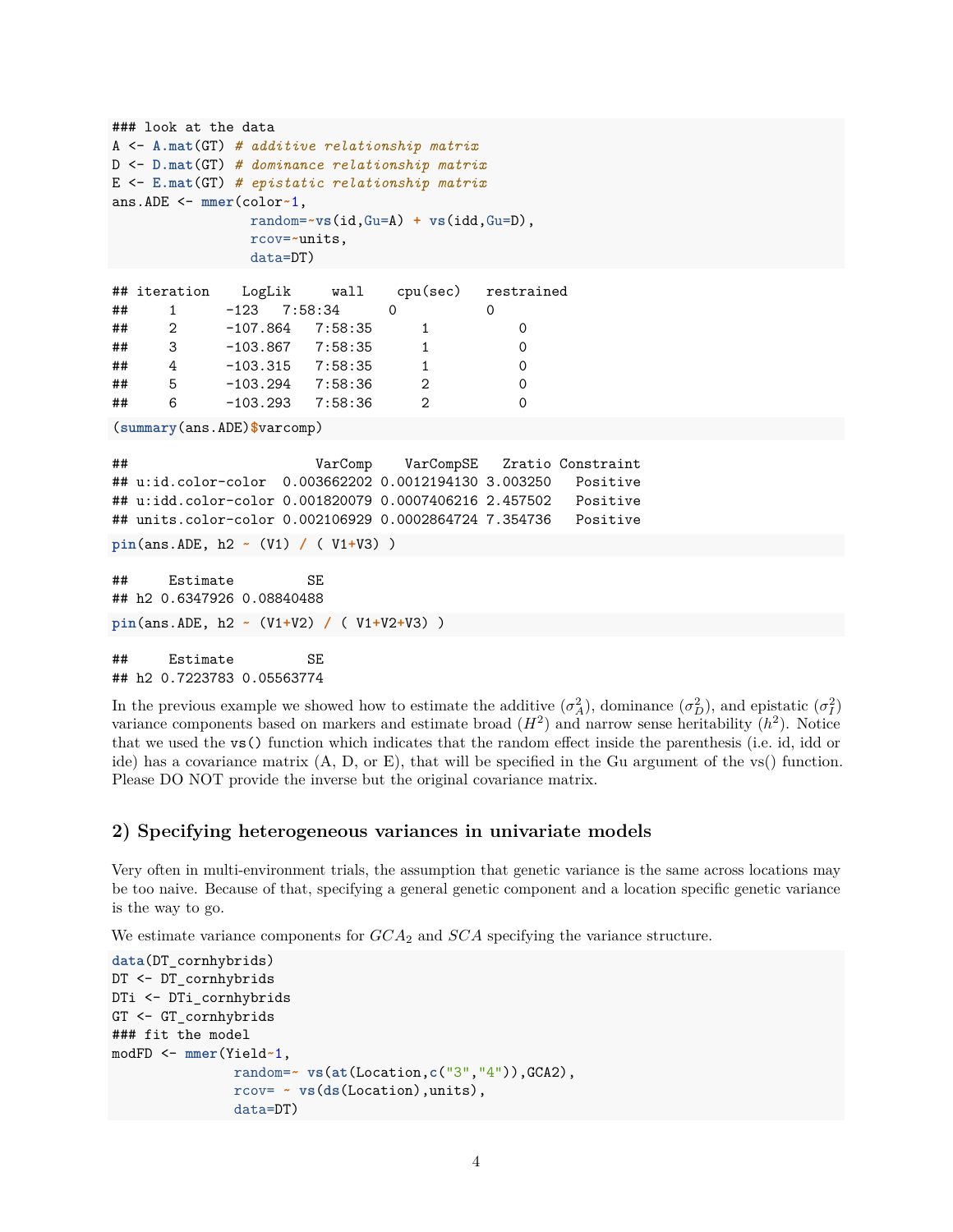|    | ## iteration | LogLik     | wall    | cpu(sec)                    | restrained |
|----|--------------|------------|---------|-----------------------------|------------|
| ## |              | $-190.104$ | 7:58:37 |                             |            |
| ## | 2            | $-171.543$ | 7:58:37 |                             |            |
| ## | 3            | $-165.319$ | 7:58:38 | $\mathcal{D}_{\mathcal{L}}$ |            |
| ## | 4            | $-164.691$ | 7:58:38 | $\mathcal{D}_{\mathcal{L}}$ |            |
| ## | 5            | $-164.684$ | 7:58:39 | 3                           |            |
| ## | 6            | $-164.684$ | 7:58:39 | 3                           |            |

**summary**(modFD)

## ============================================================ ## Multivariate Linear Mixed Model fit by REML ## \*\*\*\*\*\*\*\*\*\*\*\*\*\*\*\*\*\*\*\*\*\* sommer 4.0 \*\*\*\*\*\*\*\*\*\*\*\*\*\*\*\*\*\*\*\*\*\* ## ============================================================ ## logLik AIC BIC Method Converge ## Value -164.6839 331.3677 335.3592 NR TRUE ## ============================================================ ## Variance-Covariance components: ## VarComp VarCompSE Zratio Constraint ## 3:GCA2.Yield-Yield 62.48 53.45 1.169 Positive ## 4:GCA2.Yield-Yield 97.99 79.56 1.232 Positive ## 1:units.Yield-Yield 216.82 30.77 7.047 Positive ## 2:units.Yield-Yield 216.82 30.77 7.047 Positive ## 3:units.Yield-Yield 493.05 77.27 6.381 Positive ## 4:units.Yield-Yield 711.98 111.63 6.378 Positive ## ============================================================ ## Fixed effects: ## Trait Effect Estimate Std.Error t.value ## 1 Yield (Intercept) 138.1 0.9442 146.3 ## ============================================================ ## Groups and observations: ## Yield ## 3:GCA2 20 ## 4:GCA2 20 ## ============================================================ ## Use the '\$' sign to access results and parameters

In the previous example we showed how the  $at()$  function is used in the mmer solver. By using the at function you can specify that i.e. the GCA2 has a different variance in different Locations, in this case locations 3 and 4, but also a main GCA variance. This is considered a CS + DIAG (compound symmetry + diagonal) model.

In addition, other functions can be added on top to fit models with covariance structures, i.e. the Gu argument from the vs() function to indicate a covariance matrix (A, pedigree or genomic relationship matrix)

**data**(DT\_cornhybrids) DT <- DT\_cornhybrids DTi <- DTi\_cornhybrids GT <- GT\_cornhybrids GT[1**:**4,1**:**4]

| ## | A258                                                  | A634 | A641 | A680 |
|----|-------------------------------------------------------|------|------|------|
|    |                                                       |      |      |      |
|    | ## A634 -0.35047780 1.4529169 0.45203869 -0.02293680  |      |      |      |
|    |                                                       |      |      |      |
|    | ## A680 -0.32239362 -0.0229368 -0.09896791 1.65221984 |      |      |      |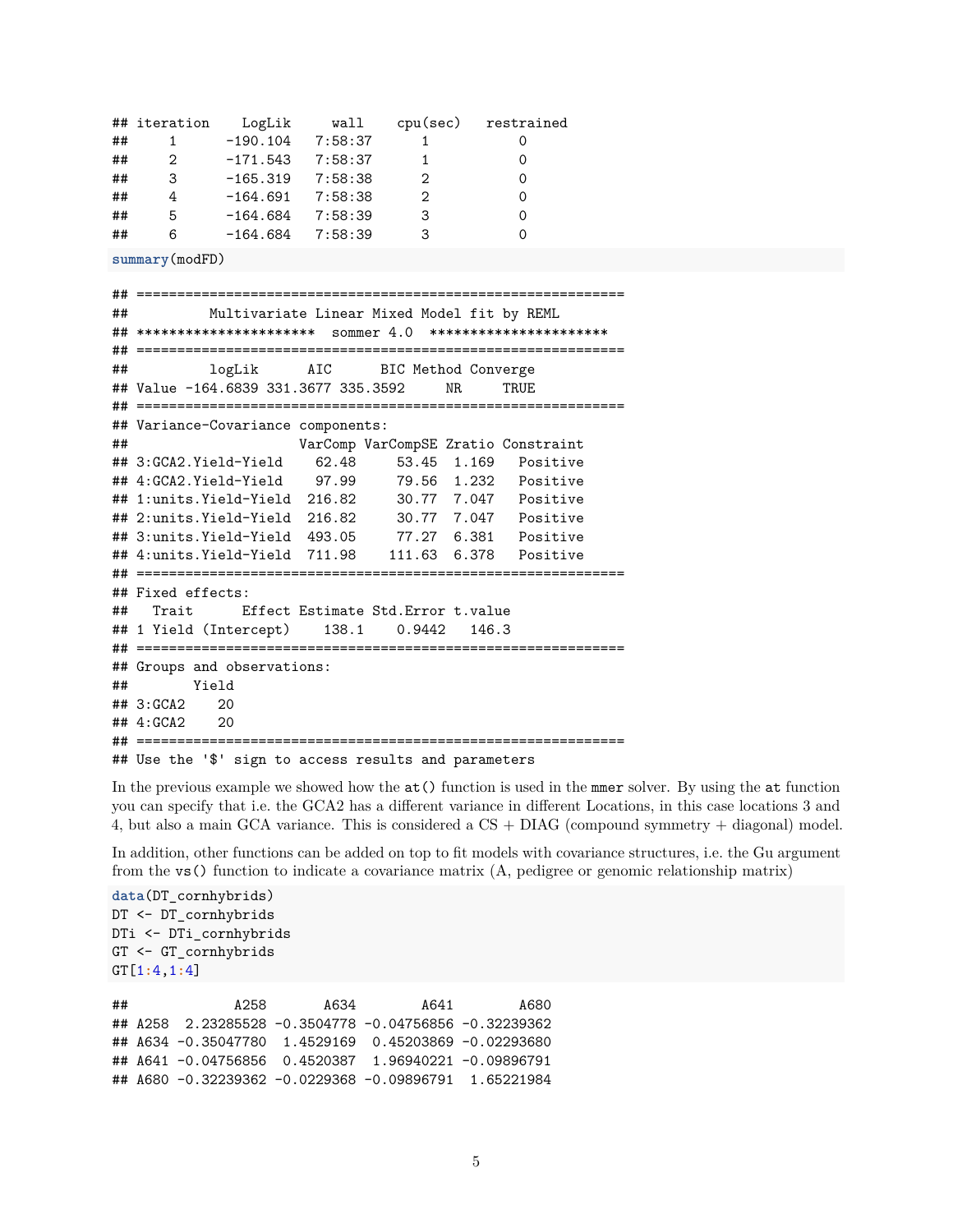```
### fit the model
modFD <- mmer(Yield~1,
           random=~ vs(at(Location,c("3","4")),GCA2,Gu=GT),
           rcov= ~ vs(ds(Location),units),
           data=DT)
## iteration LogLik wall cpu(sec) restrained
## 1 -191.286 7:58:40 1 0
## 2 -172.247 7:58:40 1 0
## 3 -165.948 7:58:41 2 0
## 4 -165.248 7:58:41 2 0
## 5 -165.23 7:58:42 3 0
## 6 -165.229 7:58:42 3 0
## 7 -165.229 7:58:43 4 0
summary(modFD)
## ============================================================
## Multivariate Linear Mixed Model fit by REML
## ********************** sommer 4.0 **********************
## ============================================================
## logLik AIC BIC Method Converge
## Value -165.2286 332.4571 336.4486 NR TRUE
## ============================================================
## Variance-Covariance components:
## VarComp VarCompSE Zratio Constraint
## 3:GCA2.Yield-Yield 26.64 26.16 1.0185 Positive
## 4:GCA2.Yield-Yield 37.51 37.78 0.9927 Positive
## 1:units.Yield-Yield 216.77 30.75 7.0489 Positive
## 2:units.Yield-Yield 216.77 30.75 7.0489 Positive
## 3:units.Yield-Yield 503.62 77.87 6.4673 Positive
## 4:units.Yield-Yield 738.86 114.17 6.4715 Positive
## ============================================================
## Fixed effects:
## Trait Effect Estimate Std.Error t.value
## 1 Yield (Intercept) 138.1 0.9147 151
## ============================================================
## Groups and observations:
## Yield
## 3:GCA2 20
## 4:GCA2 20
## ============================================================
## Use the '$' sign to access results and parameters
```
### **3) Using the pin calculator**

Sometimes the user needs to calculate ratios or functions of specific variance-covariance components and obtain the standard error for such parameters. Examples of these are the genetic correlations, heritabilities, etc. Using the CPdata we will show how to estimate the heritability and the standard error using the pin function that uses the delta method to come up with these parameters. This can be extended for any linear combination of the variance components.

**data**(DT\_cpdata) DT <- DT\_cpdata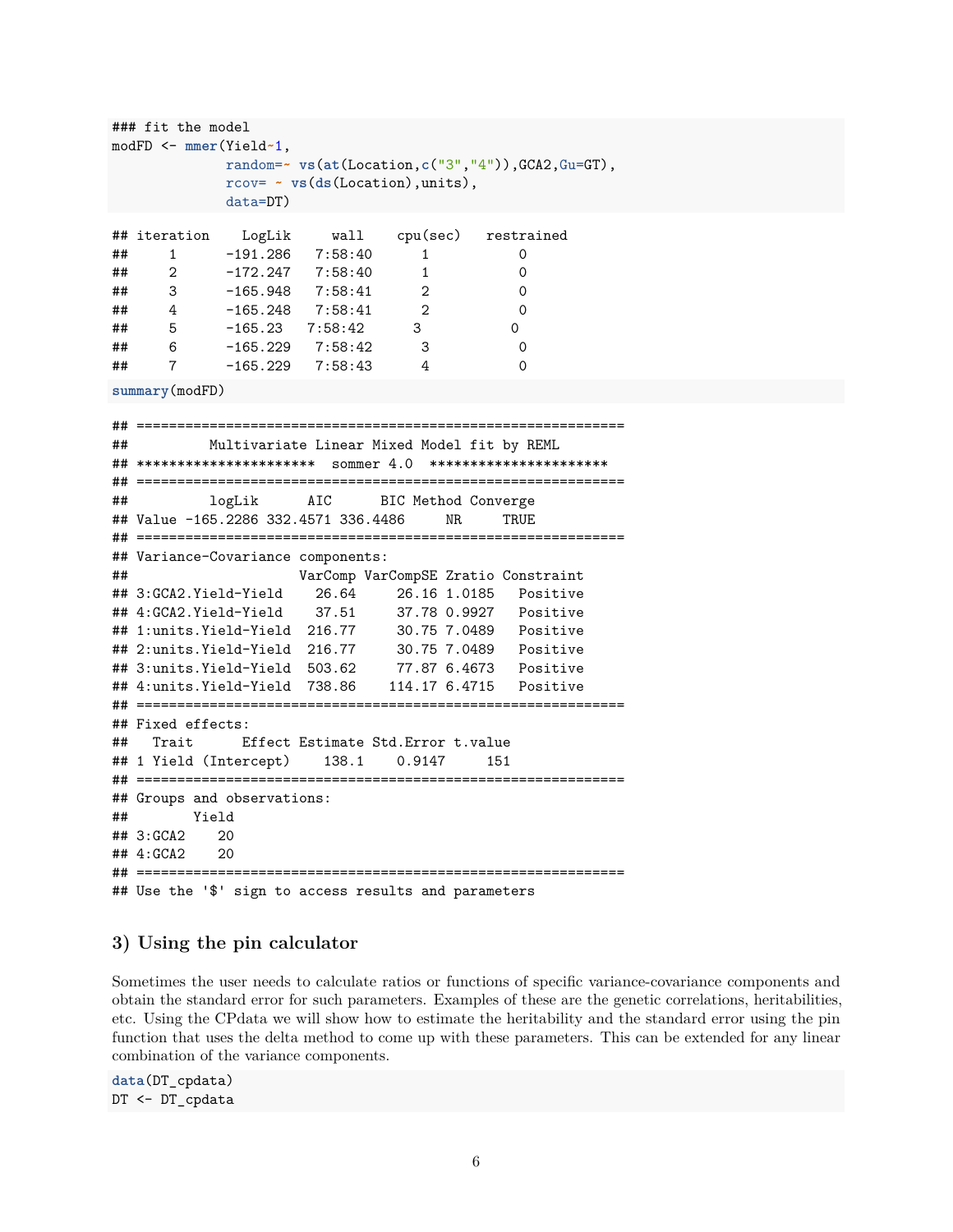```
GT <- GT_cpdata
MP <- MP_cpdata
### look at the data
A <- A.mat(GT) # additive relationship matrix
ans <- mmer(color~1,
            random=~vs(id,Gu=A),
            rcov=~units,
            data=DT)
## iteration LogLik wall cpu(sec) restrained
## 1 -137.304 7:58:44 0 0
## 2 -115.507 7:58:44 0 0
## 3 -111.236 7:58:45 1 0
## 4 -110.755 7:58:45 1 0
## 5 -110.741 7:58:45 1 0
## 6 -110.741 7:58:45 1 0
(summary(ans.ADE)$varcomp)
## VarComp VarCompSE Zratio Constraint
## u:id.color-color 0.003662202 0.0012194130 3.003250 Positive
## u:idd.color-color 0.001820079 0.0007406216 2.457502 Positive
## units.color-color 0.002106929 0.0002864724 7.354736 Positive
pin(ans, h2 ~ (V1) / ( V1+V2) )
## Estimate SE
## h2 0.6512157 0.06107574
```
The same can be used for multivariate models. Please check the documentation of the pin function to see more examples.

# **4) Half and full diallel designs (use of the overlay)**

When breeders are looking for the best single cross combinations, diallel designs have been by far the most used design in crops like maize. There are 4 types of diallel designs depending if reciprocate and self cross (omission of parents) are performed (full diallel with parents nˆ2; full diallel without parents n(n-1); half diallel with parents  $1/2$  \* n(n+1); half diallel without parents  $1/2$  \* n(n-1)). In this example we will show a full dialle design (reciprocate crosses are performed) and half diallel designs (only one of the directions is performed).

In the first data set we show a full diallel among 40 lines from 2 heterotic groups, 20 in each. Therefore 400 possible hybrids are possible. We have pehnotypic data for 100 of them across 4 locations. We use the data available to fit a model of the form:

 $y = X\beta + Zu_1 + Zu_2 + Zu_S + \epsilon$ 

We estimate variance components for *GCA*1, *GCA*<sup>2</sup> and *SCA* and use them to estimate heritability. Additionally BLUPs for GCA and SCA effects can be used to predict crosses.

```
data(DT_cornhybrids)
DT <- DT_cornhybrids
DTi <- DTi_cornhybrids
GT <- GT_cornhybrids
modFD <- mmer(Yield~Location,
               random=~GCA1+GCA2+SCA,
```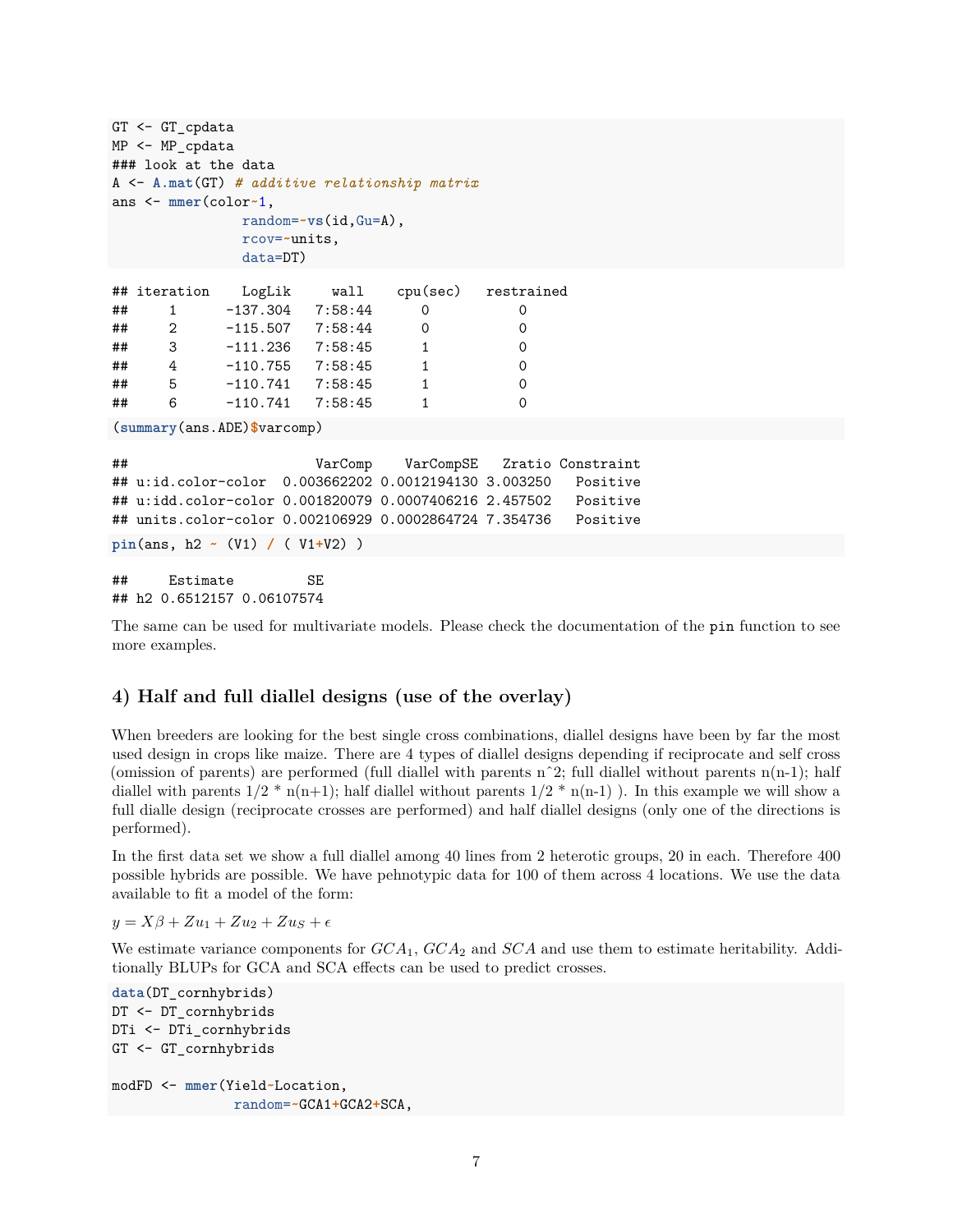```
rcov=~units,
           data=DT)
## iteration LogLik wall cpu(sec) restrained
## 1 -149.436 7:58:46 0 0
## 2 -136.475 7:58:47 1 1
## 3 -132.852 7:58:47 1 1
## 4 -132.625 7:58:47 1 1
## 5 -132.596 7:58:48 2 1
## 6 -132.59 7:58:48 2 1
## 7 -132.589 7:58:49 3 1
## 8 -132.589 7:58:49 3 1
(suma <- summary(modFD)$varcomp)
## VarComp VarCompSE Zratio Constraint
## GCA1.Yield-Yield 0.000000 16.50337 0.0000000 Positive
## GCA2.Yield-Yield 7.412226 18.94200 0.3913116 Positive
## SCA.Yield-Yield 187.560303 41.59428 4.5092817 Positive
## units.Yield-Yield 221.142463 18.14716 12.1860656 Positive
Vgca <- sum(suma[1:2,1])
Vsca \leq suma[3,1]Ve \leftarrow suma[4,1]Va = 4*Vgca
Vd = 4*Vsca
Vg <- Va + Vd
(H2 <- Vg / (Vg + (Ve)) )
## [1] 0.7790856
```
(h2 <- Va **/** (Vg **+** (Ve)) )

## [1] 0.02961832

Don't worry too much about the small h2 value, the data was simulated to be mainly dominance variance, therefore the Va was simulated extremely small leading to such value of narrow sense h2.

In this second data set we show a small half diallel with 7 parents crossed in one direction.  $n(n-1)/2$  crosses are possible  $7(6)/2 = 21$  unique crosses. Parents appear as males or females indistictly. Each with two replications in a CRD. For a half diallel design a single GCA variance component for both males and females can be estimated and an SCA as well  $(\sigma_G^2 CA \text{ and } \sigma_S^2 CA \text{ respectively})$ , and BLUPs for GCA and SCA of the parents can be extracted. We would show first how to use it with the mmer function using the overlay() function. The specific model here is:

```
y = X\beta + Zu_g + Zu_s + \epsilondata("DT_halfdiallel")
DT <- DT_halfdiallel
head(DT)
```

| ##     |   |                |                 |    | rep geno male female | sugar       |
|--------|---|----------------|-----------------|----|----------------------|-------------|
| ## 1   |   | 1              | 12              | 1  |                      | 2 13.950509 |
| $##$ 2 |   | $\overline{2}$ | 12 <sub>1</sub> | 1  |                      | 2 9.756918  |
| ## 3   |   | 1              | 13              | 1  |                      | 3 13.906355 |
| ##4    |   | $\mathcal{D}$  | 13              | 1  |                      | 3 9.119455  |
| ## 5   |   | 1              | 14              | 1  |                      | 4 5.174483  |
| ##     | 6 | $\mathcal{P}$  | 14              | 1. |                      | 4 8.452221  |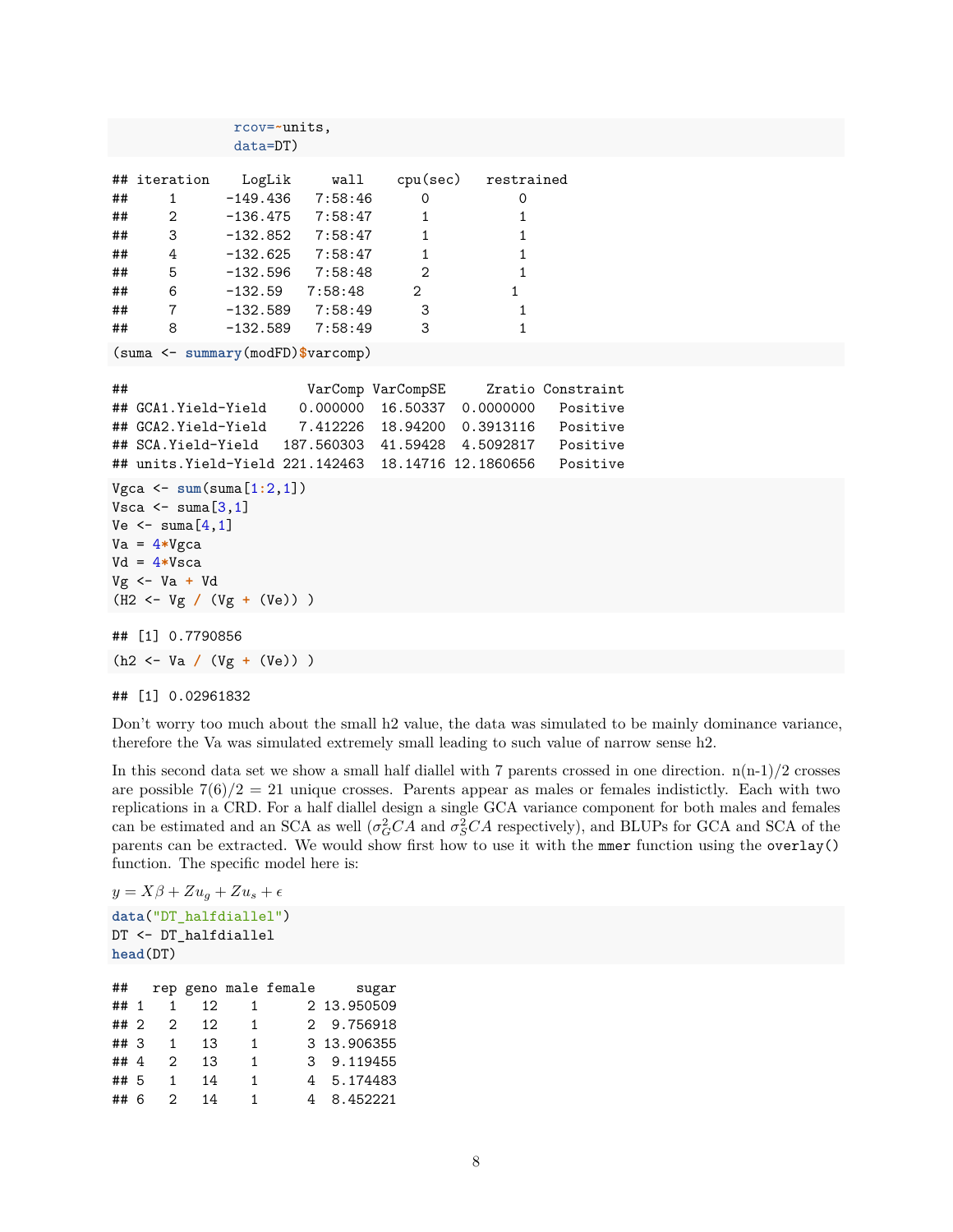```
DT$femalef <- as.factor(DT$female)
DT$malef <- as.factor(DT$male)
DT$genof <- as.factor(DT$geno)
#### model using overlay
modh <- mmer(sugar~1,
         random=~vs(overlay(femalef,malef))
         + genof,
         data=DT)
## iteration LogLik wall cpu(sec) restrained
## 1 -10.425 7:58:49 0 0
## 2 -6.487 7:58:49 0 0
## 3 -5.732 7:58:49 0 0
## 4 -5.67494 7:58:49 0 0
## 5 -5.67441 7:58:49 0 0
```
**summary**(modh)**\$**varcomp

| ## |                                                      | VarComp VarCompSE           | Zratio Constraint |
|----|------------------------------------------------------|-----------------------------|-------------------|
|    | ## u:femalef.sugar-sugar 5.507899 3.5741151 1.541052 |                             | Positive          |
|    | ## genof.sugar-sugar                                 | 1.815784 1.3629575 1.332238 | Positive          |
|    | ## units.sugar-sugar                                 | 3.117538 0.9626094 3.238632 | Positive          |

Notice how the overlay() argument makes the overlap of incidence matrices possible making sure that male and female are joint into a single random effect.

#### **5) Genomic selection**

In this section we will use wheat data from CIMMYT to show how is genomic selection performed. This is the case of prediction of specific individuals within a population. It basically uses a similar model of the form:

 $y = X\beta + Zu + \epsilon$ 

and takes advantage of the variance covariance matrix for the genotype effect known as the additive relationship matrix (A) and calculated using the A.mat function to establish connections among all individuals and predict the BLUPs for individuals that were not measured. The prediction accuracy depends on several factors such as the heritability  $(h^2)$ , training population used (TP), size of TP, etc.

```
data(DT_wheat)
DT <- DT_wheat
GT <- GT wheat
colnames(DT) <- paste0("X",1:ncol(DT))
DT <- as.data.frame(DT);DT$id <- as.factor(rownames(DT))
# select environment 1
rownames(GT) <- rownames(DT)
K <- A.mat(GT) # additive relationship matrix
colnames(K) <- rownames(K) <- rownames(DT)
# GBLUP pedigree-based approach
set.seed(12345)
y.trn <- DT
vv <- sample(rownames(DT),round(nrow(DT)/5))
y.trn[vv,"X1"] <- NA
head(y.trn)
## X1 X2 X3 X4 id
```
## 775 NA -1.72746986 -1.89028479 0.0509159 775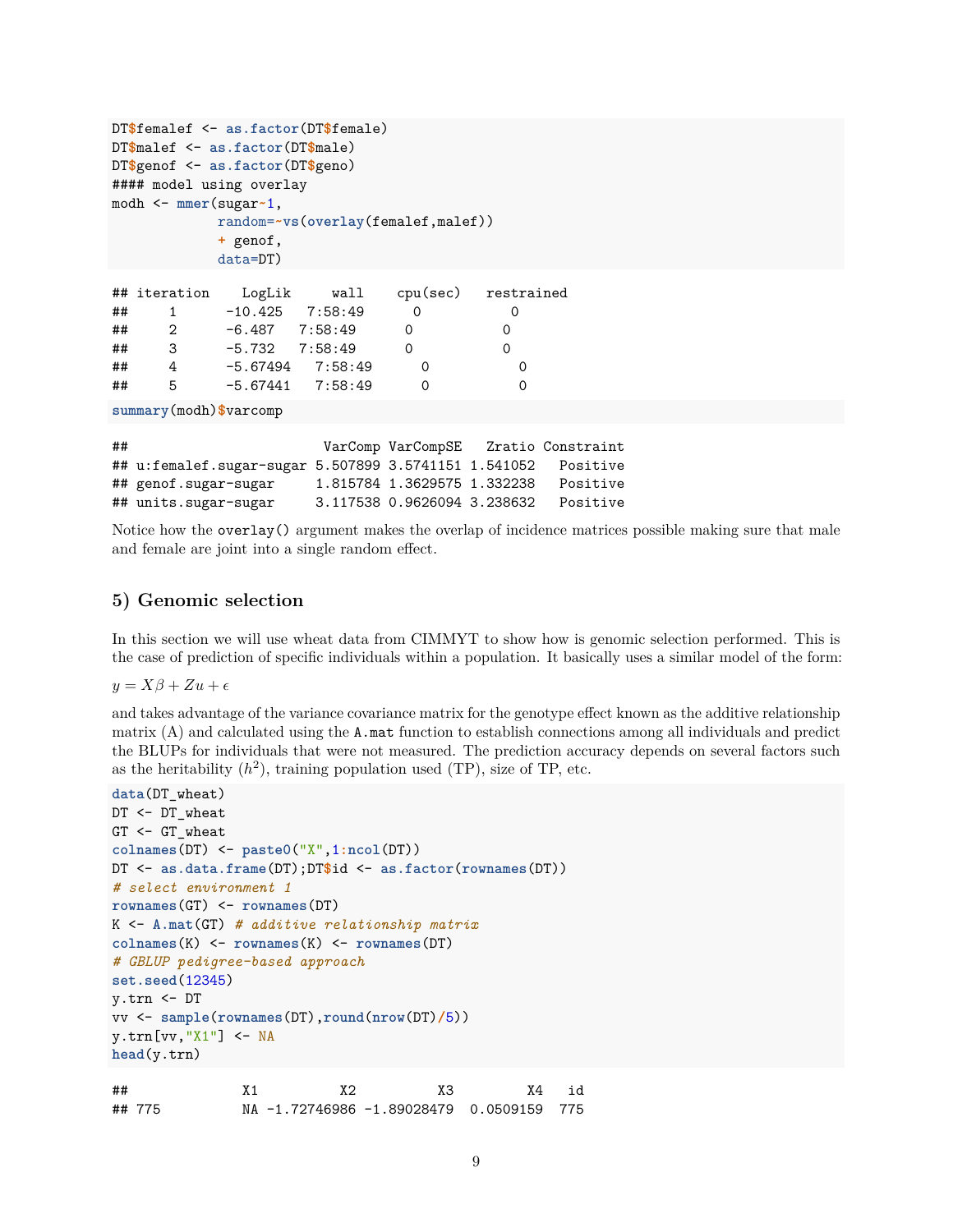```
## 2166 -0.2527028 0.40952243 0.30938553 -1.7387588 2166
## 2167 0.3418151 -0.64862633 -0.79955921 -1.0535691 2167
## 2465 NA 0.09394919 0.57046773 0.5517574 2465
## 3881 NA -0.28248062 1.61868192 -0.1142848 3881
## 3889 2.3360969 0.62647587 0.07353311 0.7195856 3889
## GBLUP
ans <- mmer(X1~1,
         random=~vs(id,Gu=K),
         rcov=~units,
         data=y.trn) # kinship based
## iteration LogLik wall cpu(sec) restrained
## 1 -202.344 7:58:51 1 0
## 2 -198.717 7:58:51 1
## 3 -197.634 7:58:52 2 0
## 4 -197.51 7:58:52 2 0
## 5 -197.508 7:58:53 3 0
## 6 -197.508 7:58:54 4 0
ans$U$`u:id`$X1 <- as.data.frame(ans$U$`u:id`$X1)
rownames(ans$U$`u:id`$X1) <- gsub("id","",rownames(ans$U$`u:id`$X1))
cor(ans$U$`u:id`$X1[vv,],DT[vv,"X1"], use="complete")
## [1] 0.4885674
## rrBLUP
ans2 <- mmer(X1~1,
          random=~vs(list(GT)),
          rcov=~units,
          data=y.trn) # kinship based
## iteration LogLik wall cpu(sec) restrained
## 1 -343.082 7:58:56 2 0
## 2 -243.965 7:58:57 3 0
## 3 -208.257 7:58:57 3 0
## 4 -197.982 7:58:58 4 0
## 5 -197.519 7:58:58 4 0
## 6 -197.508 7:58:59 5 0
## 7 -197.508 7:58:59 5 0
u <- GT %*% as.matrix(ans2$U$`u:GT`$X1) # BLUPs for individuals
rownames(u) <- rownames(GT)
cor(u[vv,],DT[vv,"X1"]) # same correlation
## [1] 0.4885716
```
*# the same can be applied in multi-response models in GBLUP or rrBLUP*

### **6) Single cross prediction**

When doing prediction of single cross performance the phenotype can be dissected in three main components, the general combining abilities (GCA) and specific combining abilities (SCA). This can be expressed with the same model analyzed in the diallel experiment mentioned before:

 $y = X\beta + Zu_1 + Zu_2 + Zu_S + \epsilon$ 

with: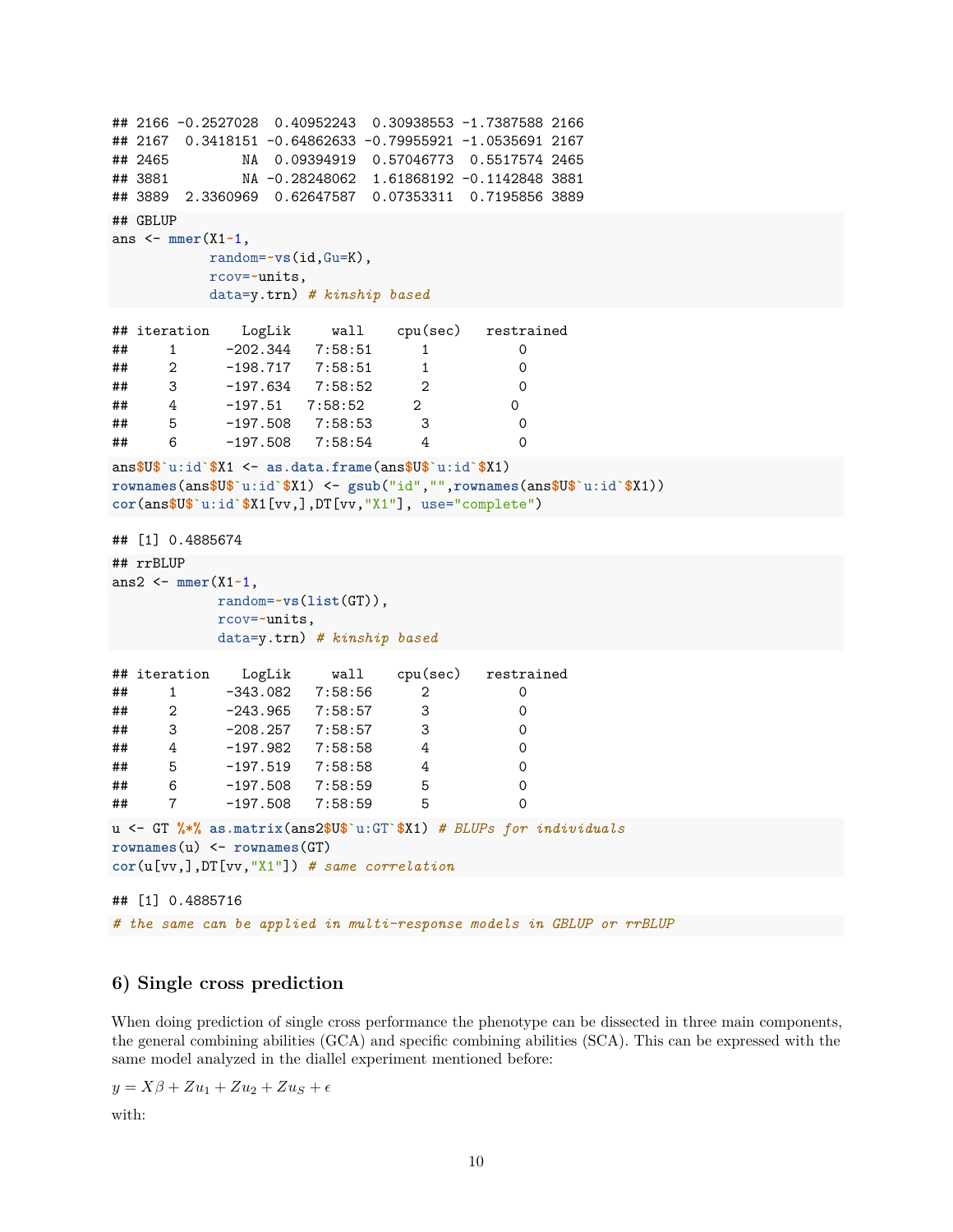$u_1 \sim N(0, K_1 \sigma_u^2 1)$  $u_2 \sim N(0, K_2 \sigma_u^2 2)$  $u_s \sim \text{N}(0, K_3 \sigma_u^2 s)$ 

And we can specify the K matrices. The main difference between this model and the full and half diallel designs is the fact that this model will include variance covariance structures in each of the three random effects (GCA1, GCA2 and SCA) to be able to predict the crosses that have not ocurred yet. We will use the data published by Technow et al. (2015) to show how to do prediction of single crosses.

```
data(DT_technow)
DT <- DT_technow
Md <- Md technow
Mf <- Mf_technow
Ad <- Ad_technow
Af <- Af_technow
# RUN THE PREDICTION MODEL
y.trn <- DT
vv1 <- which(!is.na(DT$GY))
vv2 <- sample(vv1, 100)
y.trn[vv2,"GY"] <- NA
anss2 <- mmer(GY~1,
               random=~vs(dent,Gu=Ad) + vs(flint,Gu=Af),
               rcov=~units,
               data=y.trn)
```

|    | ## iteration | LogLik         | wall            |    | cpu(sec) restrained |
|----|--------------|----------------|-----------------|----|---------------------|
| ## |              | 93.142         | 7:59:10         | 8  | 0                   |
| ## | 2            | 135.18 7:59:18 |                 | 16 | 0                   |
| ## | 3            | 145.517        | 7:59:26         | 24 | 0                   |
| ## | 4            |                | 147.085 7:59:34 | 32 | 0                   |
| ## | 5            | 147.178        | 7:59:42         | 40 | 0                   |
| ## | 6            | 147.184        | 7:59:50         | 48 | 0                   |
| ## |              | 147.184        | 7:59:58         | 56 |                     |

**summary**(anss2)**\$**varcomp

```
## VarComp VarCompSE Zratio Constraint
## u:dent.GY-GY 16.93639 2.6917284 6.292012 Positive
## u:flint.GY-GY 12.47174 2.3248074 5.364634 Positive
## units.GY-GY 16.75020 0.7662471 21.860045 Positive
```

```
zu1 <- model.matrix(~dent-1,y.trn) %*% anss2$U$`u:dent`$GY
zu2 <- model.matrix(~flint-1,y.trn) %*% anss2$U$`u:flint`$GY
u <- zu1+zu2+anss2$Beta[1,"Estimate"]
cor(u[vv2,], DT$GY[vv2])
```
#### ## [1] 0.8234584

In the previous model we only used the GCA effects (GCA1 and GCA2) for practicity, altough it's been shown that the SCA effect doesn't actually help that much in increasing prediction accuracy and increase a lot the computation intensity required since the variance covariance matrix for SCA is the kronecker product of the variance covariance matrices for the GCA effects, resulting in a 10578x10578 matrix that increases in a very intensive manner the computation required.

A model without covariance structures would show that the SCA variance component is insignificant compared to the GCA effects. This is why including the third random effect doesn't increase the prediction accuracy.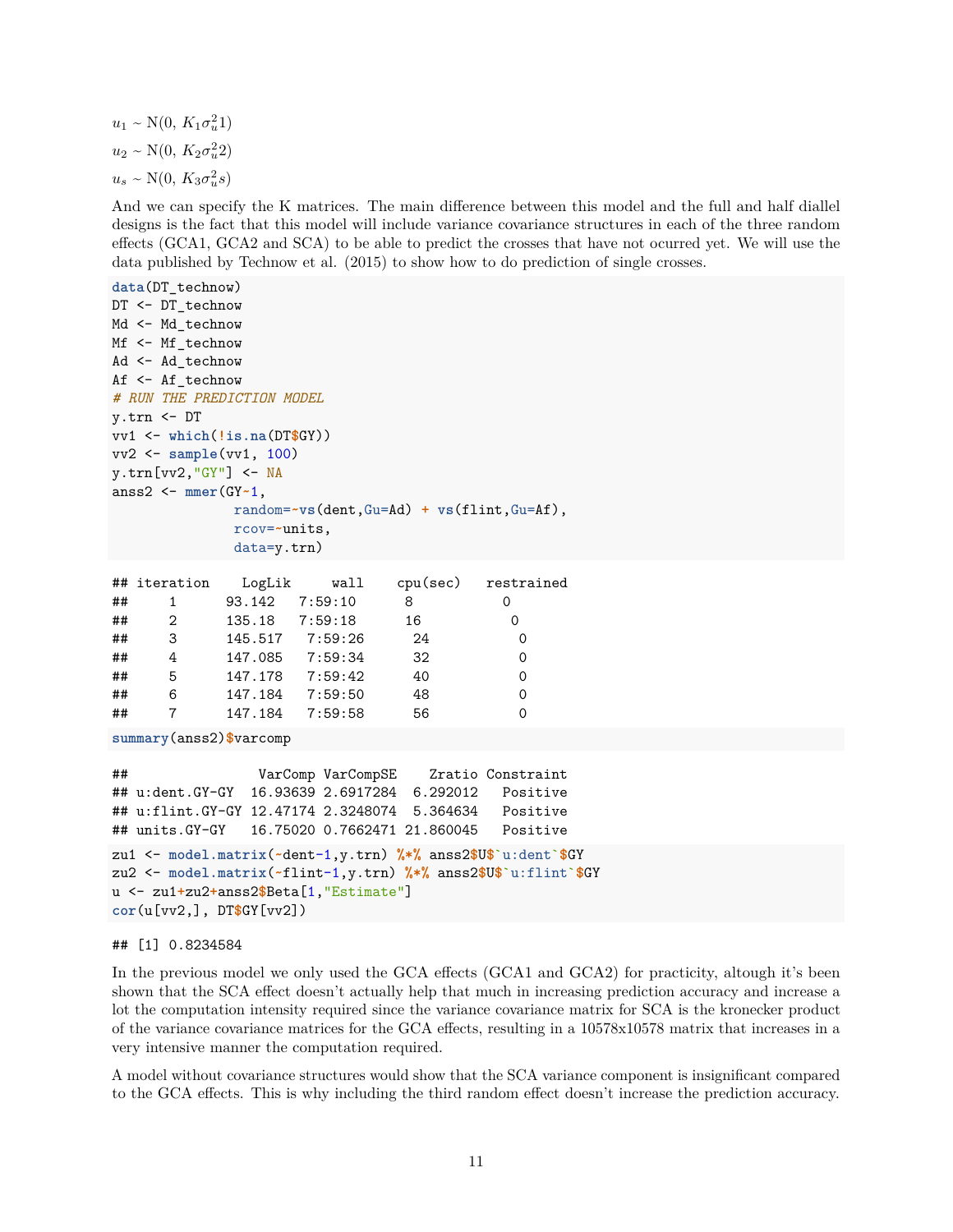## **7) Spatial modeling (using the 2-dimensional spline)**

We will use the CPdata to show the use of 2-dimensional splines for accomodating spatial effects in field experiments. In early generation variety trials the availability of seed is low, which makes the use of unreplicated design a neccesity more than anything else. Experimental designs such as augmented designs and partially-replicated (p-rep) designs become every day more common this days.

In order to do a good job modeling the spatial trends happening in the field special covariance structures have been proposed to accomodate such spatial trends (i.e. autoregressive residuals; ar1). Unfortunately, some of these covariance structures make the modeling rather unstable. More recently other research groups have proposed the use of 2-dimensional splines to overcome such issues and have a more robust modeling of the spatial terms (Lee et al. 2013; Rodríguez-Álvarez et al. 2018).

In this example we assume an unreplicated population where row and range information is available which allows us to fit a 2 dimensional spline model.

```
data(DT_cpdata)
DT <- DT_cpdata
GT <- GT_cpdata
MP <- MP_cpdata
### mimic two fields
A \leftarrow A.mat(GT)mix <- mmer(Yield~1,
          random=~vs(id, Gu=A) +
           vs(Rowf) +
           vs(Colf) +
           vs(spl2D(Row,Col)),
          rcov=~vs(units),
          data=DT)
## iteration LogLik wall cpu(sec) restrained
## 1 -154.198 8:0:1 0 0
## 2 -152.064 8:0:2 1 0
## 3 -151.265 8:0:2 1 0
## 4 -151.202 8:0:2 1 0
## 5 -151.201 8:0:3 2 0
summary(mix)
## ============================================================
## Multivariate Linear Mixed Model fit by REML
## ********************** sommer 4.0 **********************
## ============================================================
## logLik AIC BIC Method Converge
## Value -151.2011 304.4021 308.2938 NR TRUE
## ============================================================
## Variance-Covariance components:
## VarComp VarCompSE Zratio Constraint
## u:id.Yield-Yield 783.4 319.3 2.4536 Positive
## u:Rowf.Yield-Yield 814.7 390.5 2.0863 Positive
## u:Colf.Yield-Yield 182.2 129.7 1.4053 Positive
## u:Row.Yield-Yield 513.6 694.7 0.7393 Positive
## u:units.Yield-Yield 2922.6 294.1 9.9368 Positive
## ============================================================
## Fixed effects:
## Trait Effect Estimate Std.Error t.value
```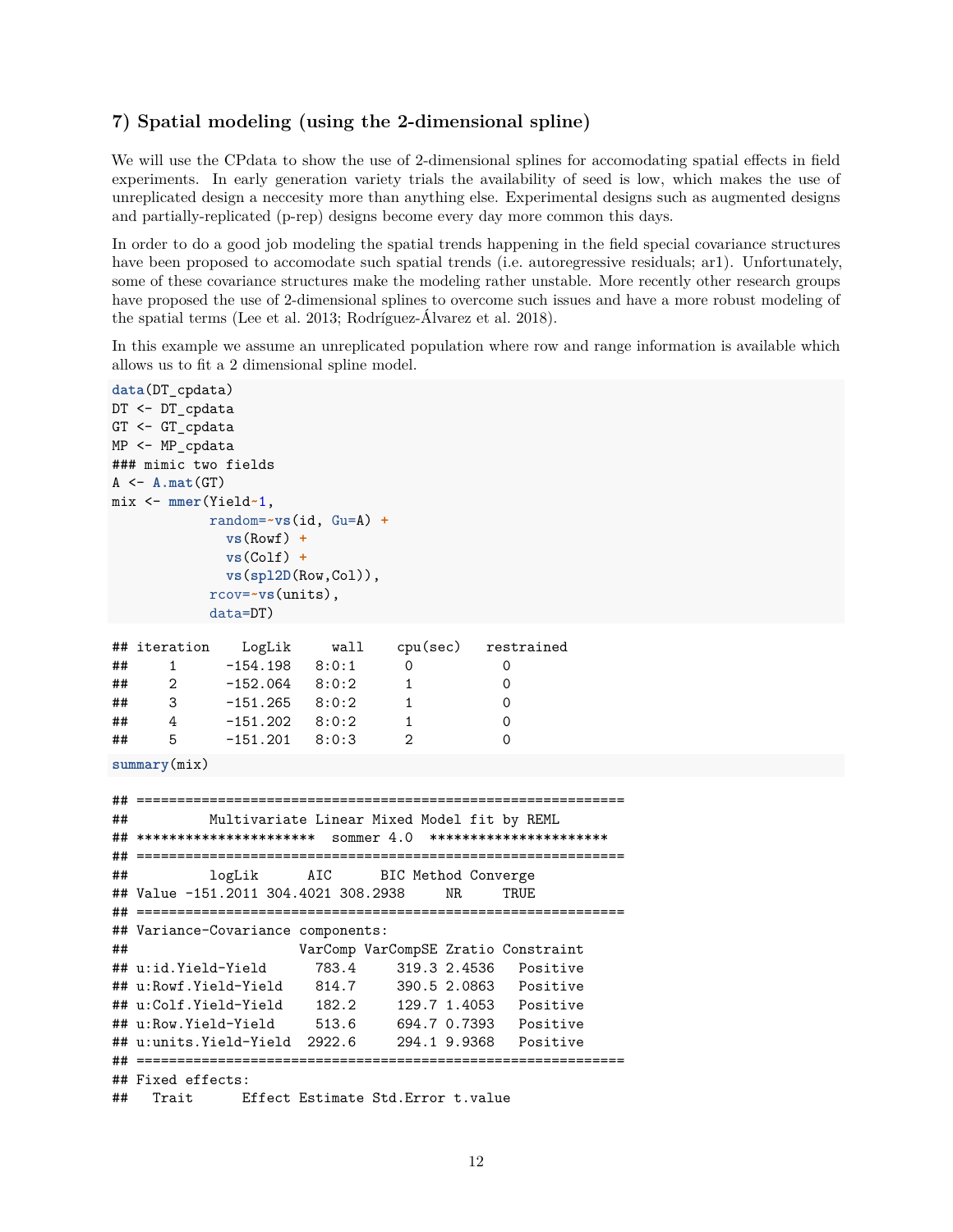```
## 1 Yield (Intercept) 132.1 8.791 15.03
## ============================================================
## Groups and observations:
## Yield
## u:id 363
## u:Rowf 13
## u:Colf 36
## u:Row 168
## ============================================================
## Use the '$' sign to access results and parameters
```
Notice that the job is done by the spl2D() function that takes the Row and Col information to fit a spatial kernel.

### **8) Multivariate genetic models and genetic correlations**

Sometimes is important to estimate genetic variance-covariance among traits, multi-reponse models are very useful for such task. Let see an example with 3 traits (color, Yield, and Firmness) and a single random effect (genotype; id) although multiple effects can be modeled as well. We need to use a variance covariance structure for the random effect to be able to obtain the genetic covariance among traits.

```
data(DT_cpdata)
DT <- DT_cpdata
GT <- GT_cpdata
MP <- MP_cpdata
A \leftarrow A.mat(GT)ans.m <- mmer(cbind(Yield,color)~1,
          random=~ vs(id, Gu=A, Gtc=unsm(2))
          + vs(Rowf,Gtc=diag(2))
          + vs(Colf,Gtc=diag(2)),
          rcov=~ vs(units, Gtc=unsm(2)),
          data=DT)
## iteration LogLik wall cpu(sec) restrained
## 1 -375.872 8:0:9 5 0
## 2 -291.932 8:0:13 9 0
## 3 -258.273 8:0:18 14 0
## 4 -253.459 8:0:23 19 0
## 5 -253.291 8:0:27 23 0
## 6 -253.278 8:0:32 28 0
## 7 -253.277 8:0:36 32 0
## 8 -253.277 8:0:40 36 0
```
Now you can extract the BLUPs using the 'randef' function or simple accesing with the '\$' sign and pick 'u.hat'. Also, genetic correlations and heritabilities can be calculated easily.

**cov2cor**(ans.m**\$**sigma**\$**`u:id`)

## Yield color ## Yield 1.0000000 0.1234441 ## color 0.1234441 1.0000000